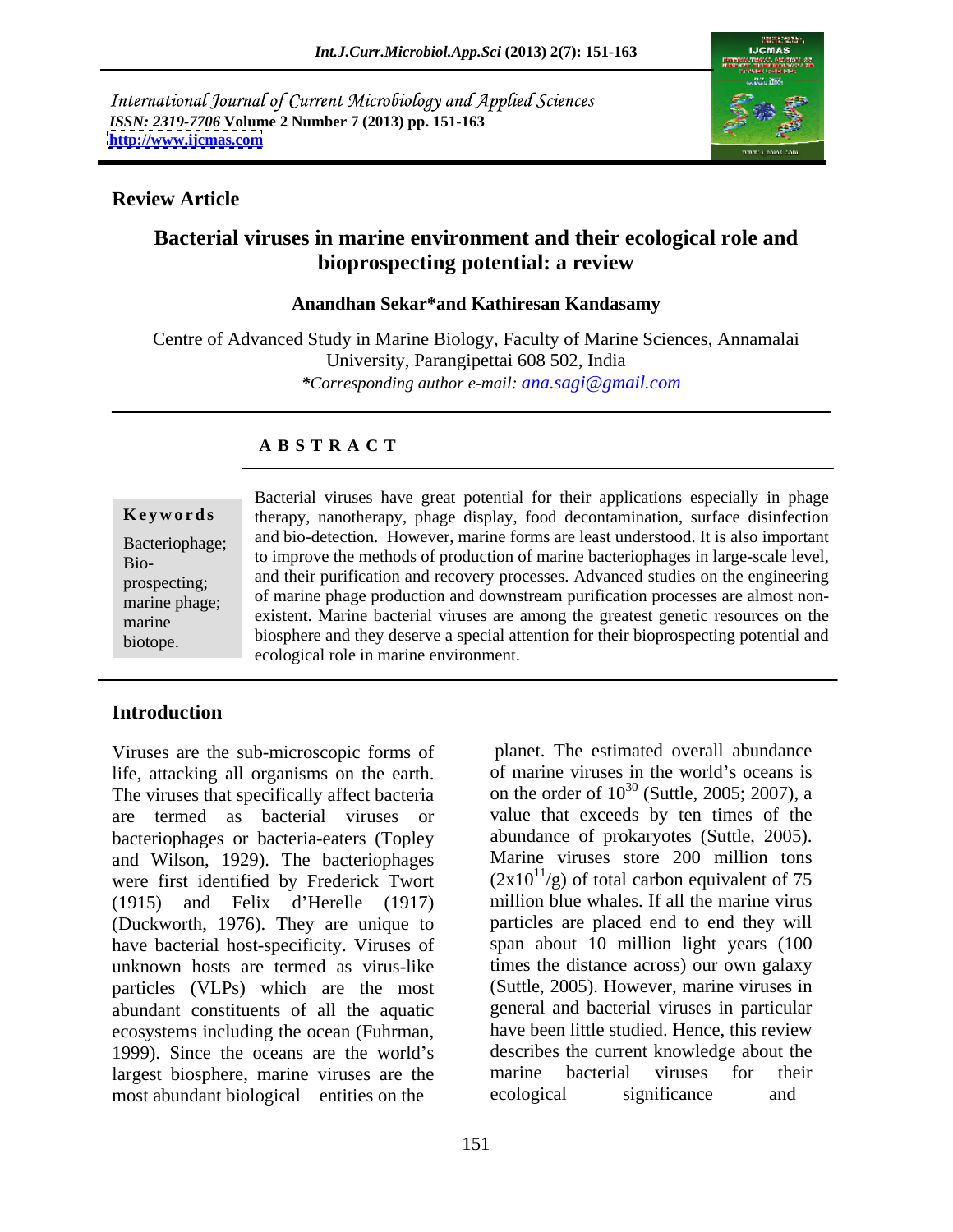biotechnological prospects and it also The average virus is about one-hundredth of the methods commonly used for viral

Bacterial viruses or bacteriophages in seawater were first observed in the first frequent isolation of bacteriophages in half of the last century (Kriss and Rukina, marine sediments against many different 1947). In 1979, Marine viral particles were bacterial genera reflects the complex and discovered to be abundant and extensive nature of the microbial flora in morphologically similar to phage (Torrella and Morita, 1979), and the phage from marine bacteria were soon cultured the ecology of the marine plankton community were known. Further studies 1997). The first marine viral genomes were studied to characterize the diversity  $al., 2001$ . of both RNA viruses (Culley et al., 2007) and DNA viruses (Comeau et al., 2006) in The highest VLP abundances are present seawater, along with their effects on host physiology and ecology (Paul et al., 2005). The milestones in the findings of marine samples collected during the rainy season, virology are depicted in table 1. whereas abundances are low above bisechno (signal) and Moria, 1979). The average virus is about one-hundredth of the methods that have been well and a<br>bisechno and the signal and different have been solar and the methods commonly used for viral<br>anome the

T4-like viruses) or long flexible tails (such

highlights some strengths and limitations the size of the average bacterium. Most analysis. diameter between 10 and 300 nanometres **Research on bacterial viruses in marine** marine environment have been isolated **environment** and enumerated, there is little information viruses that have been studied have a (Mann, 2005). Although viruses from the on the abundance or global distribution of specific phage types (Zachary, 1974). The the marine environment (Stevenson and Albright, 1972).

(Moebus, 1980). In the 1990s, genetic Viral abundance, also reported as number diversity of the marine phage and of virus-like particles and it typically eukaryotic viruses and their importance in ranges from  $10^5$  to  $10^8$  particles per demonstrated the contribution of viruses viral abundances in surface sediments at and protists to the global biogeochemical all depths down to abyssal sediments cycling arising from the lysis of plankton exceed those in the water column reaching (Fuhrman and Noble, 1995; Gobler et al., values of  $10^8 - 10^9$  viral particles per litre were sequenced (Rohwer etal., 2000) and high viral abundances have also been subsequently genomics and metagenomics reported in subsurface sediment (Bird *et*  to  $10^8$  particles per  $8$  nortiales nor particles per milliliter of surface waters of the marine environment (Danovaro et al., 2003). The viral particles per litre (Siem- Jørgensen et al., 2008). Moreover, *al*., 2001).

**Occurrence and distribution of** The viral communities are abundant in **bacterial viruses bacterial viruses habitats** as compared to other The tailed bacteriophages appear to are dynamic detritus-based systems, rich dominate marine ecosystems in number in both prokaryotic and eukaryotic and diversity. In particular phages with organisms in particular microorganisms. contractile tails (such as myoviruses and This vast abundance of microorganisms in as siphoviruses and lambda-like viruses) viral community to control the bacterial in tropical seawater near mangrove forests  $(2.2 \times 10^6 - 1.2 \times 10^7 \text{ VLPs} \text{ ml}^{-1})$  and in <sup>7</sup> VLPs  $ml^{-1}$ ) and in ) and in oceanic reefs (1.5 to  $4.3 \times 10^6$  VLPs ml<sup>-1</sup>).  $6$  VLPs ml<sup>-1</sup>). ). biotopes for the reason that the mangroves the mangrove ecosystem requires a strong population and functions within the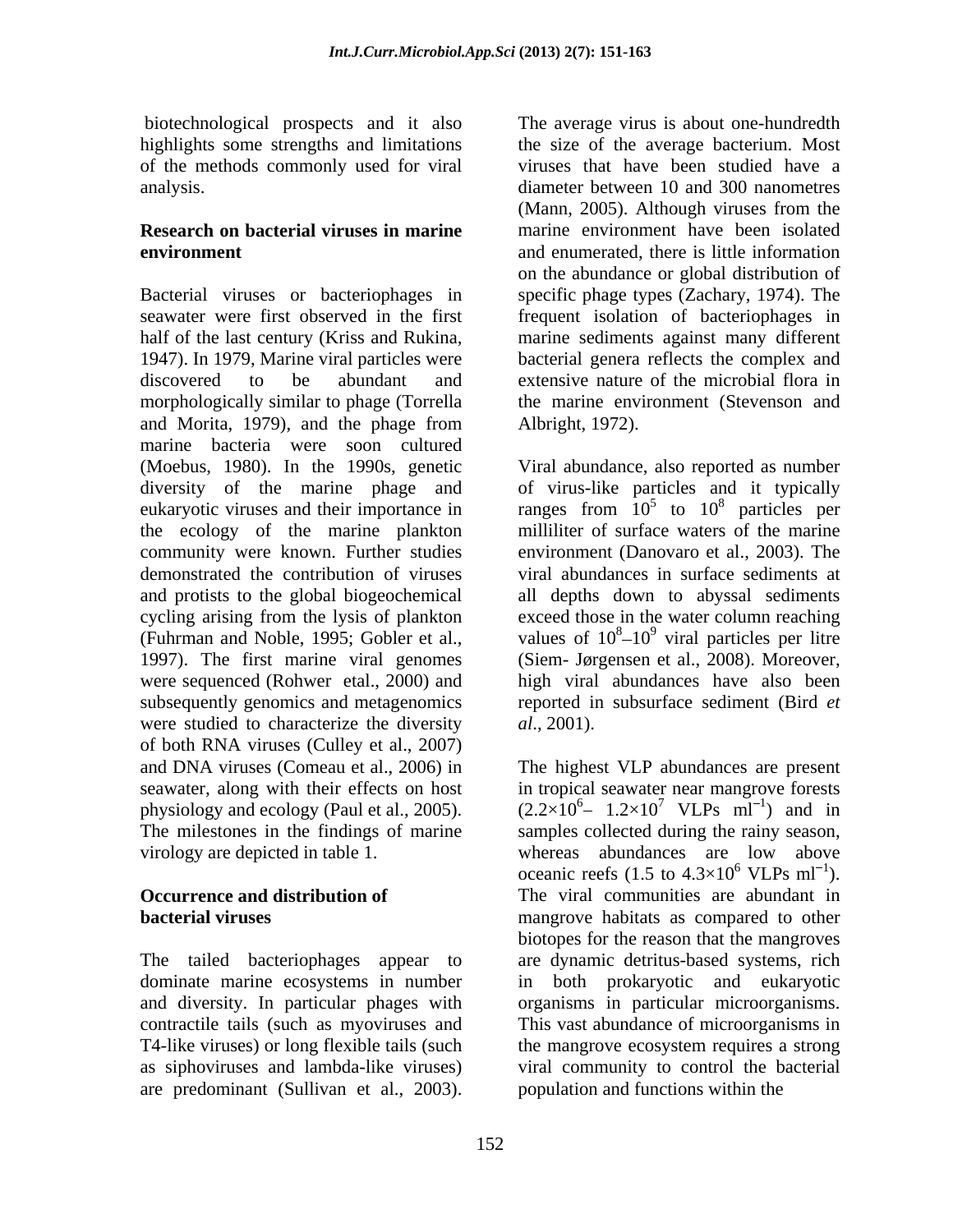| Year | Mile stones in marine virology                              | Reference                                                       |
|------|-------------------------------------------------------------|-----------------------------------------------------------------|
|      | 1946   Marine viruses discovered                            | Zobell (1946); Spencer (1955)                                   |
| 194  | Bacteriophages discovered in sea                            | Kriss and Rukina (1947)                                         |
| 1979 | Viruses detected by flow cytometry                          | Hercher <i>et al.</i> , $(1979)$                                |
|      | 1980   Marine phage culture                                 | Moebus (1980)                                                   |
|      | 1986   Abundance of viral particles in seawater             | Torrella and Morita (1979)                                      |
| 1990 | Viral role to biogeochemical cycling                        | Weinbauer et al., (2002)                                        |
|      | 1990   Viral decay rates measured                           | Heldel and Bratbak (1991)                                       |
| 1995 | Role of virus and protists in plankton mortality            | Wommack et al., (1999); Gobler et al., (1997)                   |
|      | 1998   SYBR Green method for marine viral counts            | Noble and Fuhrman (1998)                                        |
|      | 1999   First marine virus sequenced (PM2 Phage genome)      | Mannisto <i>et al.</i> , (1999)                                 |
|      | 2000   Roseobacter SIO1 genome sequenced                    | Rohwer et al., (2000)                                           |
|      | 2000   PFGE used to compare viral consortia                 | Steward $(2001)$                                                |
|      | 2002   First marine viral genome sequenced                  | Rohwer et al., (2000)                                           |
|      | 2003   Photosynthetic genes found in cyanophages            | Millard <i>et al.</i> , (2004); Sullivan <i>et al.</i> , (2005) |
|      | 2004   High abundance of temperate phages in seawater       | Chen <i>et al.</i> , (2006)                                     |
|      | 2005   First molecular characterization of temperate phages | Goh <i>et al.</i> , (2005)                                      |
|      | 2007   Global marine virus explored                         | Breitbart et al., (2007)                                        |
|      | 2006   DNA virome sequenced                                 | Comeau et al., (2006)                                           |
|      | 2007   RNA virome sequenced                                 | Culley <i>et al.</i> , (2007)                                   |

**Table.1** Milestone findings in marine virological research

## **Table.2** The distribution and abundance of marine viral particles per litre

| Location                      | Viral abundance (virus particles/L) | Reference                        |
|-------------------------------|-------------------------------------|----------------------------------|
| Long Island Sound             | $1 \times 10^{11}$                  | Proctor and Fuhrman (1990)       |
| Caribbean Sea                 | $1.9 - 4.8 \times 10^{9}$           | Proctor and Fuhrman (1990)       |
| Chesapeake Bay                | 2.6-14 x $10^9$                     | Wommack <i>et al.</i> , (1992)   |
| Southern California Bight     | $0.3 - 52 \times 10^{9}$            | Cochlan <i>et al.</i> , $(1993)$ |
| Norwegian coast               | 4-9 x $10^{10}$                     | Bratbak <i>et al.</i> , (1996)   |
| Bermuda                       | 4.2-5 x $10^8$                      | Jiang and Paul (1996)            |
| Bering and Chukchi Seas       | 2.5-35 x $10^9$                     | Steward <i>et al.</i> , (1996)   |
| <b>Western Gulf of Mexico</b> |                                     |                                  |
| Offshore                      | $3-4 \times 10^8$                   | Weinbauer and Suttle (1997)      |
| Coastal                       | $1.5 - 28.3 \times 10^{10}$         | Weinbauer and Suttle (1997)      |
| Santa Monica Bay              | $\chi$ 10 <sup>1</sup>              | Noble and Fuhrman (1997)         |
| San Diego, California         | $2 \times 10^9$                     | Sano <i>et al.</i> , (2004)      |
| Lake Geneva                   | $1.5 - 3 \times 10^{10}$            | Duhamel and Jacquet (2006)       |
| Cochin Backwaters, India      | $3.9 \times 10^{10}$                | Parvathi <i>et al.</i> , (2011)  |
| Zuary estuary, Goa, India     | $1.0 - 2.6 \times 10^{10}$          | Mitbaykar et al., $(2011)$       |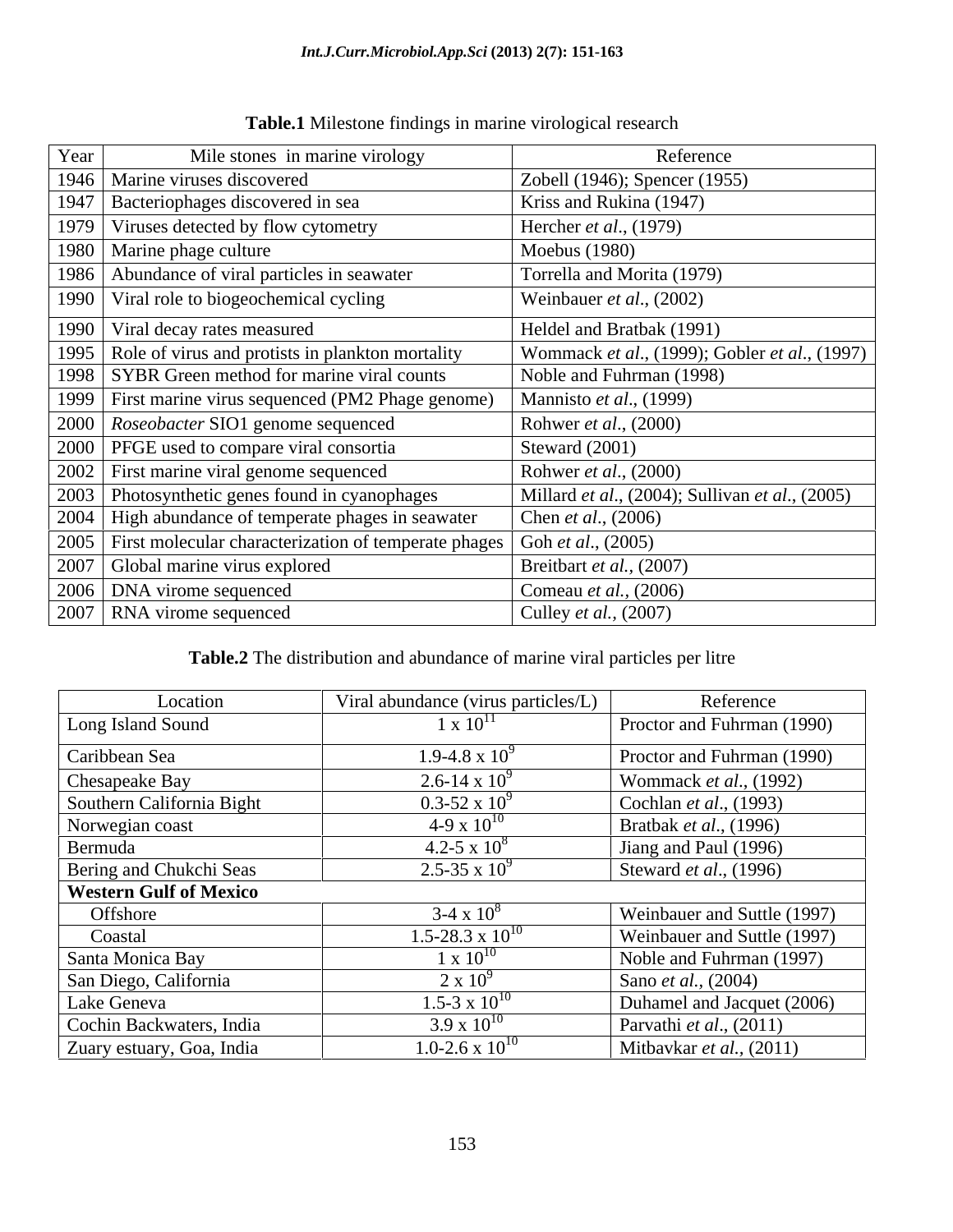ecosystem. However, the viral studies in Marine viruses may play an important role mangrove ecosystems are extremely in the carbon cycle by increasing the limited (Haq and Kathiresan, 2011). efficiency of the biological pump which is Distribution and abundance of marine diagrammatically represented in fig. 1. viruses reported from different locations in the world are shown in table 2. Bacteriophages are important components

plays significant roles to: (1) control the microbial species diversity, (2) exchange the genetic material among marine bacteria following viral attack, (3) help in the process of marine food chain, and to (4) disseminate the toxins by killing bacteria, such as cholera toxin. This leads to outbreak of cholera disease in human<br>and it has close correlation with sea indigestible carbon-rich material is and it has close correlation with sea surface temperature brought out by global warming (Proctor and Fuhrman, 1990).

Viral lysis may also be a mechanism of controlling the bacterial community composition (Wommack *et al*., 1999). heterotrophic marine bacteria in coastal and offshore environments (Proctor and Fuhrman, 1990). Thus the role of viruses bacteria represent 40-70% of the living into the microbial food web has refined our understanding of the ecological and biogeochemical role of microorganisms in the ocean (Weinbauer *et al*., 2002). They appear to influence biogeochemical cycles globally, provide and regulate microbial biodiversity, carbon cycle through marine and three through marine throw of carbon and the rich secondary consumers food webs, and are essential in preventing bacterial over-populations (Waldor *et al.,* 2005). The bacterial viruses have the remarkable ability to manipulate the life histories and evolution of their bacterial and the matter (DOM) in the matter environment hosts in the long past. In the evolution, viruses are an important means of horizontal gene transfer, which increases genetic diversity (Haq and Kathiresan,

**Ecological role of bacterial viruses** of their ability to kill bacteria, thereby releasing dissolved organic matter, In the sea, abundant occurrence of viruses mutrient recycling (Middelboe *et al.*, plays significant roles to: (1) control the 1996), and the pathways of organic carbon Viral infection may cause about 60% in About one-quarter of the organic carbon in econsymm However, the biral studies in Motine viruses may play an inportant relations. The biral studies and Rothinga and the minimal constrained the minimal constrained the minimal constrained the particular enterpret in diagrammatically represented in fig. 1.<br>Bacteriophages are important components of oceanic food webs principally because of their ability to kill bacteria, thereby releasing dissolved organic matter, nutrient recycling (Middelboe *et al.*, 1996), and the pathways of organic carbon utilization, with cascade effects on marine microbial food webs and organic matter cycling (Fuhrman and Noble, 1995). The bacterial viruses release from bacterial host the unstable compounds, such as amino acids and nucleic acids, which are recycled, near the surface, whereas more indigestible carbon-rich material is exported to deeper waters. Thus, the material that is exported to deeper waters by the 'viral shunt' is highly carbon rich as compared to the material from which it is derived. This will increase the efficiency of the biological pump (Suttle, 2007). About one-quarter of the organic carbon in the sea flows through the viral shunt (Wilhelm and Suttle, 1999). Heterotrophic bacteria represent 40-70% of the living carbon in the photic zone of surface waters (Fuhrman *et al.,* 1989).If deeper waters included, heterotrophic bacteria become even more significant contributors to overall biomass.

Virus makes the flow of carbon and nutrients from secondary consumers (upward-black arrows) by destroying their host bacterial cells, which release their contents into the pool of dissolved organic matter (DOM) in the marine environment (grey arrows). DOM is used as a nutrient source by bacteria, plankton and other primary producers present in the aquatic environment thereby transferring them into the food web. Secondary production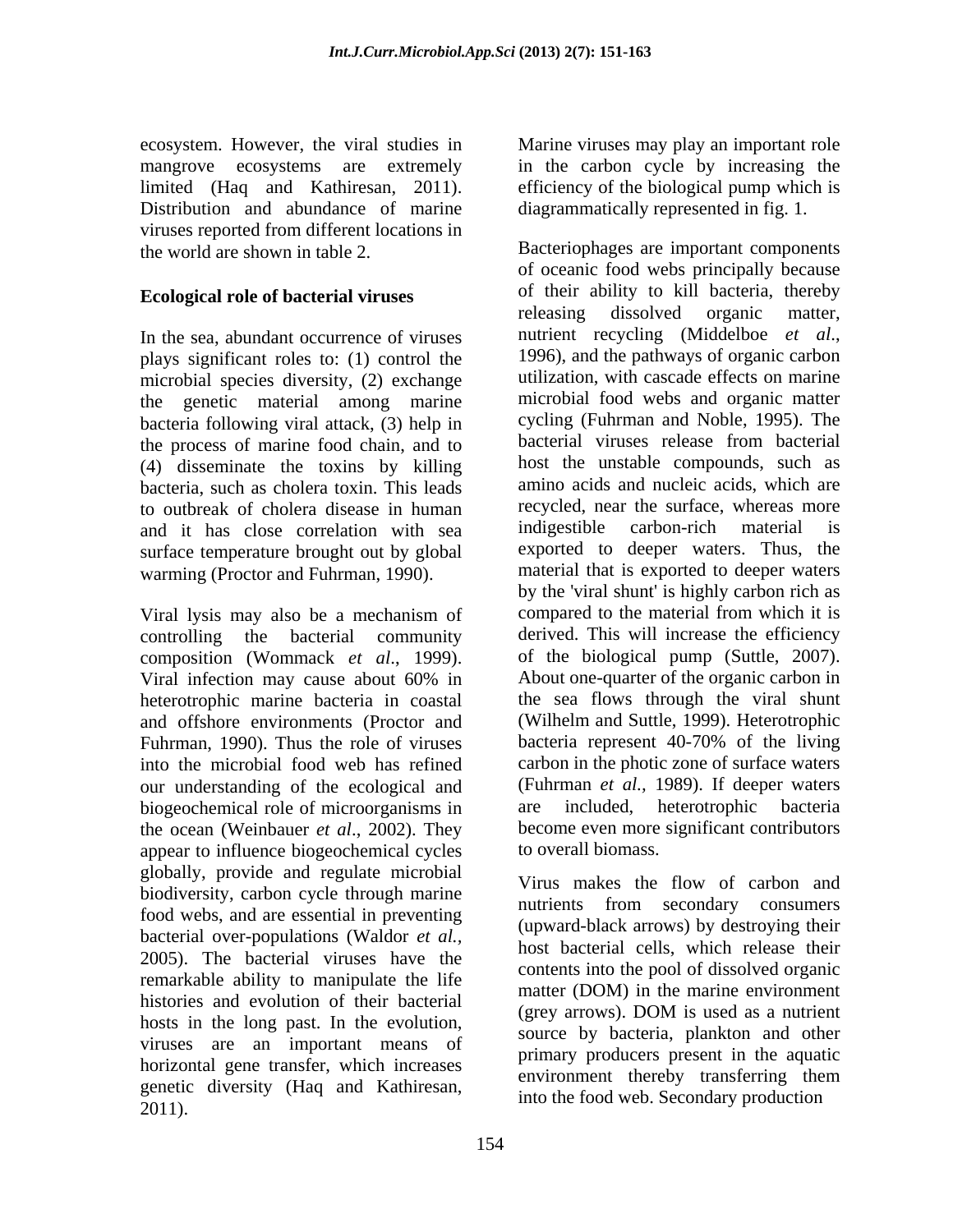

**Figure.1** General Methods used to analyze marine phages webs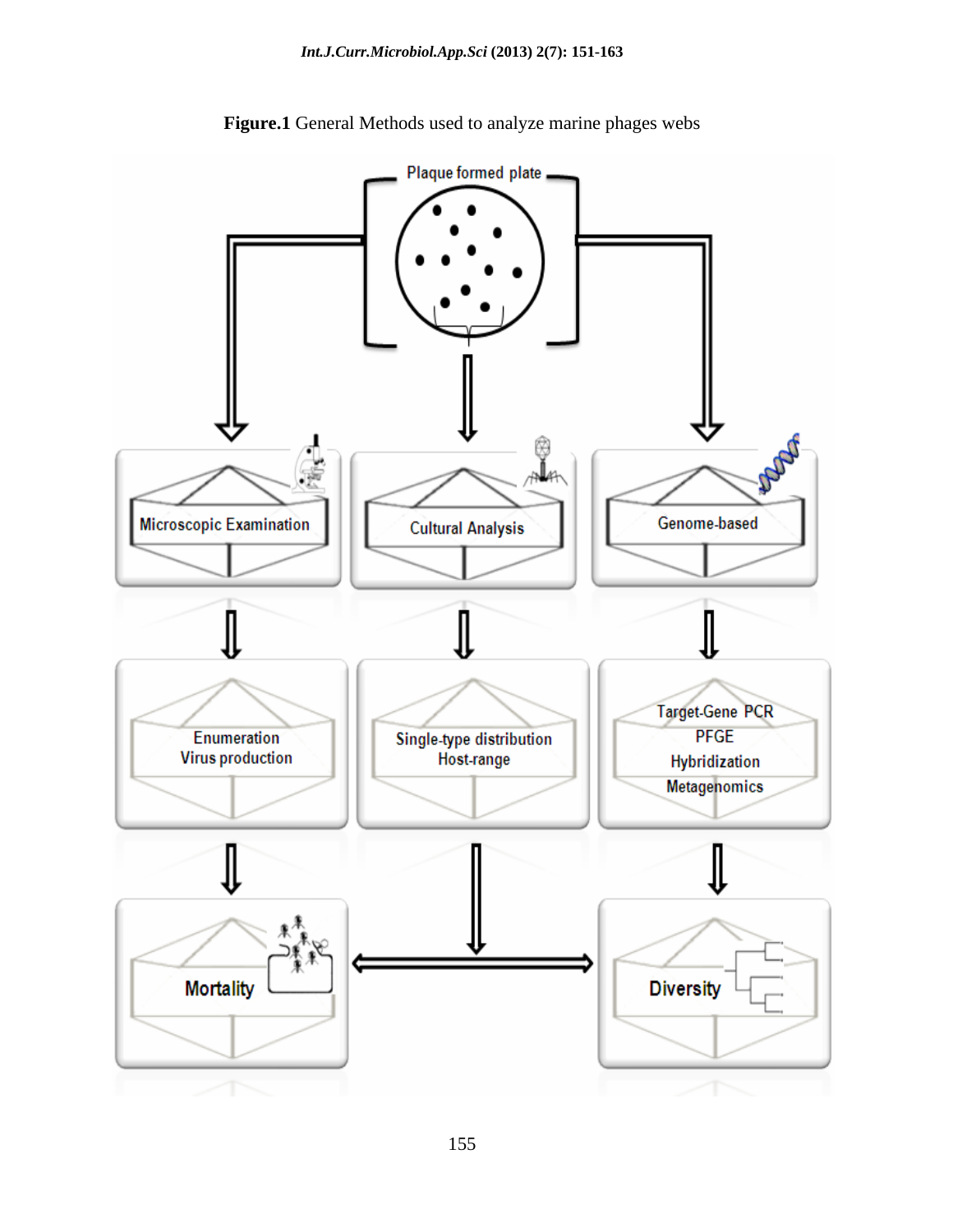in many aquatic regions may exceed determination of virus abundance in primary production (Sorokin, 1971); this photosynthesis several times as it passes through the food web (Cole *et al.,* 1982).

Marine bacteriophage constitutes an EFM also allows an accurate and easily important part of deep sea. They range<br>between  $5x10^{12}$  and  $1x10^{13}$  phage per death of 80% of the prokaryotes found in the sediments, and almost all of these deaths are caused by cell lysis. The bacterial phages therefore, play an important part in shifting nutrients from **bacterial viruses** living forms into dissolved organic matter and detritus (Danovaro et al., 2008; Interest in bacterial viruses is increasing Wommack and Colwell, 2000). due to their applications in phage therapy

Zobell (1946) has isolated phages from 2007). The bacterial viruses have been seawater of the littoral zone, but not identified as important tools in many beyond the zone. The phages isolated by a spects of nano-medicine (Villaverde, Kriss and Rukina (1947) from the Black 2010). seawater and mud samples are found Smith and Krueger (1954) against a

The available methods for the measurement of the second-

imbalance is due in part to the recycling of transmission electron microscopy (TEM) carbon through the "microbial loop" (Paul *et al.*, 1993), flow cytometry (Marie (Azam *et al*., 1983). This process results in *et al*., 1999) and by epifluorescence reuse of carbon derived from microscopy (EFM) (Drake *et al*., 1998). between  $5x10^{12}$  and  $1x10^{13}$  phage per of expensive and bulky equipment square metre in deep sea sediments and (Fuhrman, 1999). The methods that are their abundance closely correlates with the commonly used for detecting phages are number of host prokaryotes present in the given in table 4. The general methods of sediments. They are responsible for the analyzing bacteriophages are depicted in aquatic environments include counting by EFM is reported to be up to seven times more efficient than TEM for counting viruses (Weinbauer and Suttle, 1997). The EFM also allows an accurate and easily performed enumeration, avoiding the use  $fig. 2.$ 

## **Potential applications of marine bacterial viruses**

**Isolation and characterization of**  diagnostics (Shen *et al*., 2009), bacterial **bacterial viruses** infection treatment (Wall *et al*., 2010) and (Housby and Mann, 2009), detection and recombinant protein production (Oh *et al.,* aspects of nano-medicine (Villaverde,<br>2010).

active against terrestrial bacterial species However, most of these works are such as *Bacillus subtilis* and *Micrococcus* confined to bacterial viruses of terrestrial *albus,* whereas the phages isolated by origin. Marine bacteriophages have marine vibrio from marine mud in San possibility for exploring the potential of Francisco is not strictly of marine origin. In marine cyanophages to be used to prevent<br>In the earlier studies phages isolated from or reverse eutrophication. Kurtboke (2005) marine environment against different have developed an improved technique bacterial species are tabulated in table 3. that involves the exploitation of marine **Detection and enumeration of bacterial** numbers of common marine bacteria, **viruses** which impedes the growth of rare received only little attention. There is a marine cyanophages to be used to prevent or reverse eutrophication. Kurtboke (2005) actinophages as a tool to reduce the actinomycetes on isolation plates.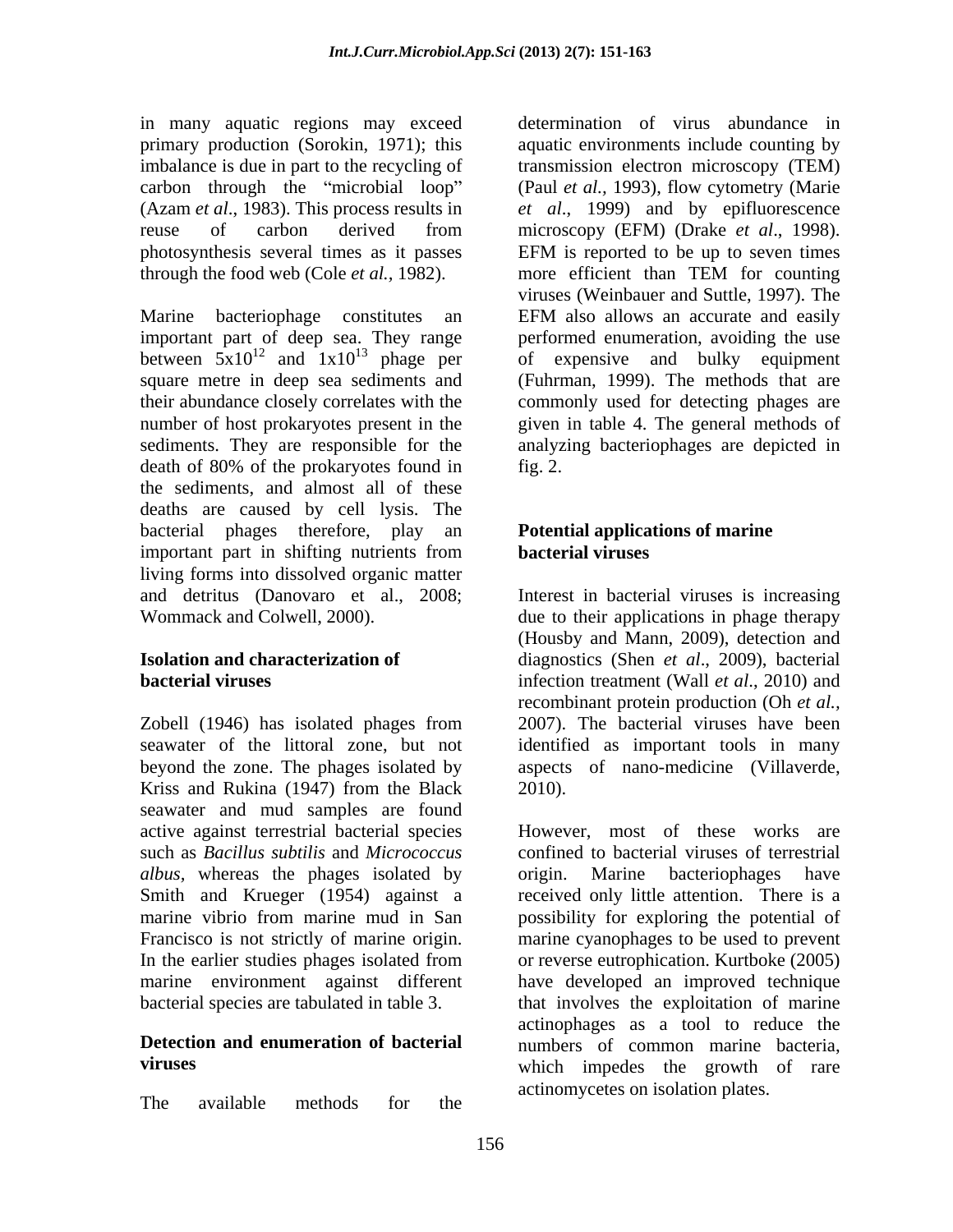| Sl.<br>No. | <b>Phages</b>                                                    | <b>Host</b>                    | <b>Source of</b><br>bacteriophages                                      | <b>Available</b><br>information                                                        | Reference                              |
|------------|------------------------------------------------------------------|--------------------------------|-------------------------------------------------------------------------|----------------------------------------------------------------------------------------|----------------------------------------|
|            | Cyanophages                                                      | Synechococcus sp.,             | Coastal waters from<br>Bermuda, Mass and Styloviridae<br>United Kingdom | Myovridae and                                                                          | Wilson et al.,<br>(1993)               |
|            | Marine phages                                                    | Vibrio<br>parahaernolyticus    | Tampa Bay<br>(Florida. USA),                                            | Isolates are all<br>Myoviridae                                                         | Kellogg et al.,<br>(1995)              |
|            | Lysogens or<br>Bacteriocinogens                                  | Vibrio spp.,<br>Vibrio harveyi | <b>Marine environment</b>                                               | Lysogenic Phage<br>production                                                          | Jiang and Paul<br>(1998)               |
|            | Myovirus-like<br>(VHML)<br>Temperate phages                      | Vibrio harveyi                 | Moribund prawn<br>larvae in<br>tropical Australia                       | Concentration of<br>phage particle and<br>nucleic acid<br>extraction were<br>efficient | Oakey and<br><b>Owens</b> (2000)       |
|            | Siphoviridae-like<br>phage (VHS1)<br>Temperate<br>Bacteriophages | Vibrio harveyi                 | Shrimp culture<br>ponds in Thailand                                     | Belong to<br>Siphoviridae family                                                       | Park et al.,<br>(2000)                 |
|            | Marine actinophages                                              | Actinomycetes                  | sediments                                                               | Mangrove muds and   selective isolation and<br>taxonomy of rare<br>actinomycetes       | Kurtboke<br>(2005)                     |
|            | MS2 Coliphage                                                    | <i>E.coli</i> C-3000           | Sea foods                                                               | Used PEG 8000<br>precipitation method                                                  | Venkatesan<br><i>et al.</i> , $(2008)$ |

### **Table.3** Isolation of marine bacteriophages from different marine biotope

**Table.4** Summary of direct method of analyzing viral-like particles derived from different locations.

| Approach(es)                      | <b>Sampled locations</b>                                      | <b>References</b>               |
|-----------------------------------|---------------------------------------------------------------|---------------------------------|
| Direct counts, TEM                | Key Largo, FL, USA                                            | Paul <i>et al.</i> , (1993)     |
| <b>EFM</b> and TEM                | Pier of Marine Science Institute,<br>Port Aransas, Texas, USA | Weinbauer and Suttle (1997)     |
| Direct counts (AODC), TEM, EFM    | Santa Monica Pier, CA, USA, and<br>Denmar                     | Noble and Fuhrman (1998)        |
| Digital Image Analysis and FCM    | Georgia Coastal Rivers                                        | Chen et al., (2001)             |
| <b>PCR</b> marker gene analysis   | Florida Keys, FL, USA                                         | Lipp et al., $(2002)$           |
| <b>PCR</b> marker gene analysis   | Hawaii, USA                                                   | Culley and Steward (2007)       |
| Direct counts, viral metagenomics | Line Islands, Kingdom of Kirabati                             | Dinsdale <i>et al.</i> , (2008) |
| <b>RAPD-PCR</b>                   | Chesapeake bay                                                | Helton and Wommack (2009)       |
| RT-PCR                            | Tianjin coast, Bohai Bay, China                               | Zhang et al., (2010)            |
| <b>FCM</b>                        | Zuary estuary, Goa, India                                     | Mitbavkar et al., (2011)        |
| <b>FCM</b>                        | Indian oil Corporation Ltd Jetty,<br>Cochin, India            | Parvathi et al., $(2011)$       |

(EFM=Epifluorescence Microscope; AODC=Acridine Orange Direct Counts;

TEM=Transmission Electron Microscope; FCM=Flow Cytometry;

RT-PCR=Reverse Transcriptase Polymerase Chain Reaction)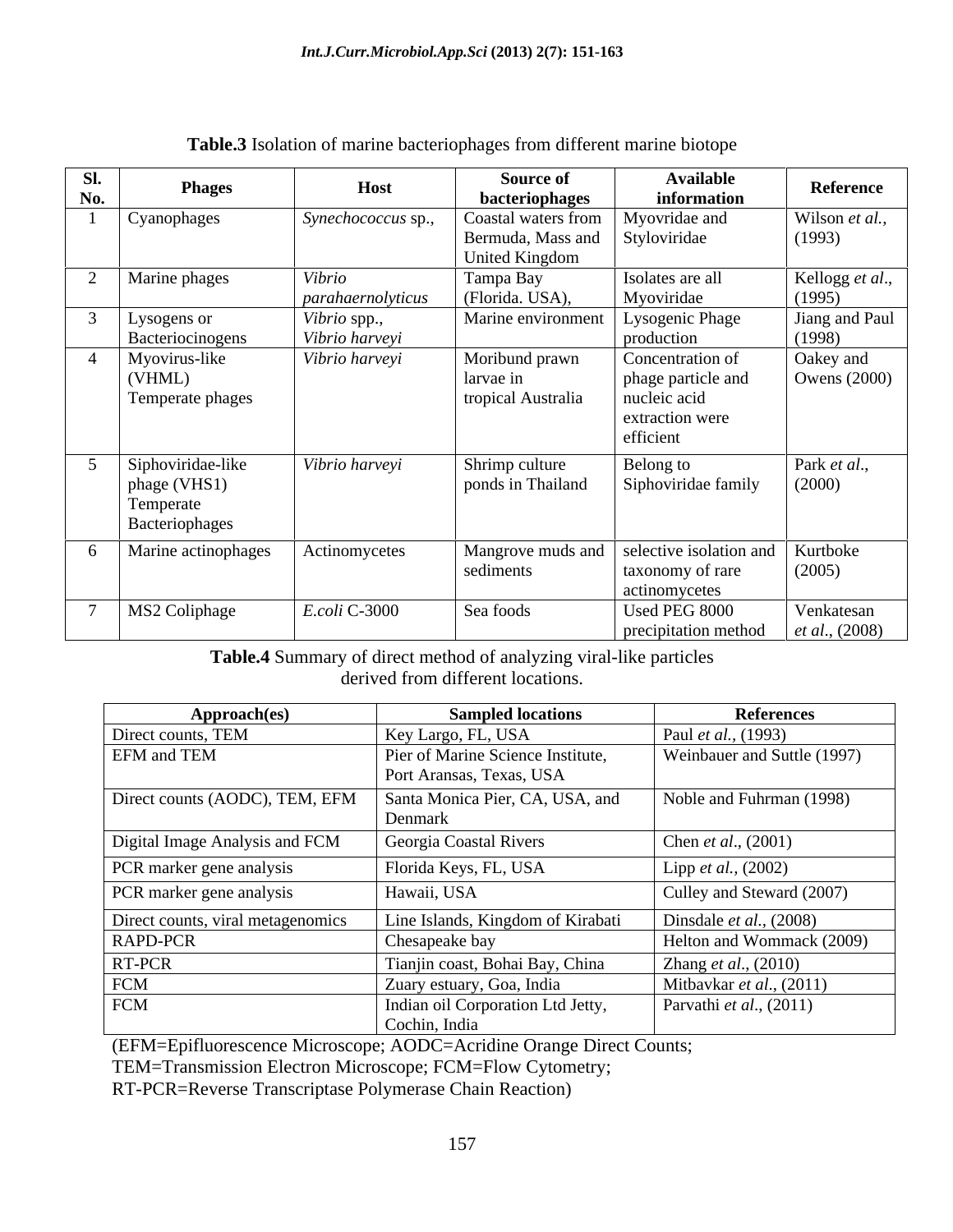

**Figure.2** The role of virus in marine food

Phage therapy is the recent development in the field of phage research due primarily to the increasing incidence of antibiotic-(VNPs) are particularly valuable because resistant bacteria and the lack of they are not only biocompatible but also development of new types of antibiotics to biodegradable, and also they are noncontrol infections caused by these infectious and non- hazardous to humans antibiotic-resistant organisms (Cerveny *et al.,* 2002). The therapeutic uses of phages The basic VNP structure is without nucleic in humans have been recently reviewed by acid but with only protein coat and this Alisky *et al.*, (1998); the overall reported can be 'programmed' in a number of ways success rate for phage therapy is found to so that the internal cavity can be filled be in the range of 80-95%. Phage therapy with drug molecules, imaging reagents, has been applied to a variety of infections quantum dots and other nanoparticles, like bacterial dysentery, wound infections, whereas the external surface can be gastrointestinal tract infections, infections attached with targeting ligands to allow of skin nasal mucosa and gastrointestinal cell-specific delivery of drugs (Pokorski tract infections (Mathur *et al*., 2003).

In nanomedicines, viral nanoparticles and other mammals (Kaiser *et al*., 2007). and Steinmetz, 2011).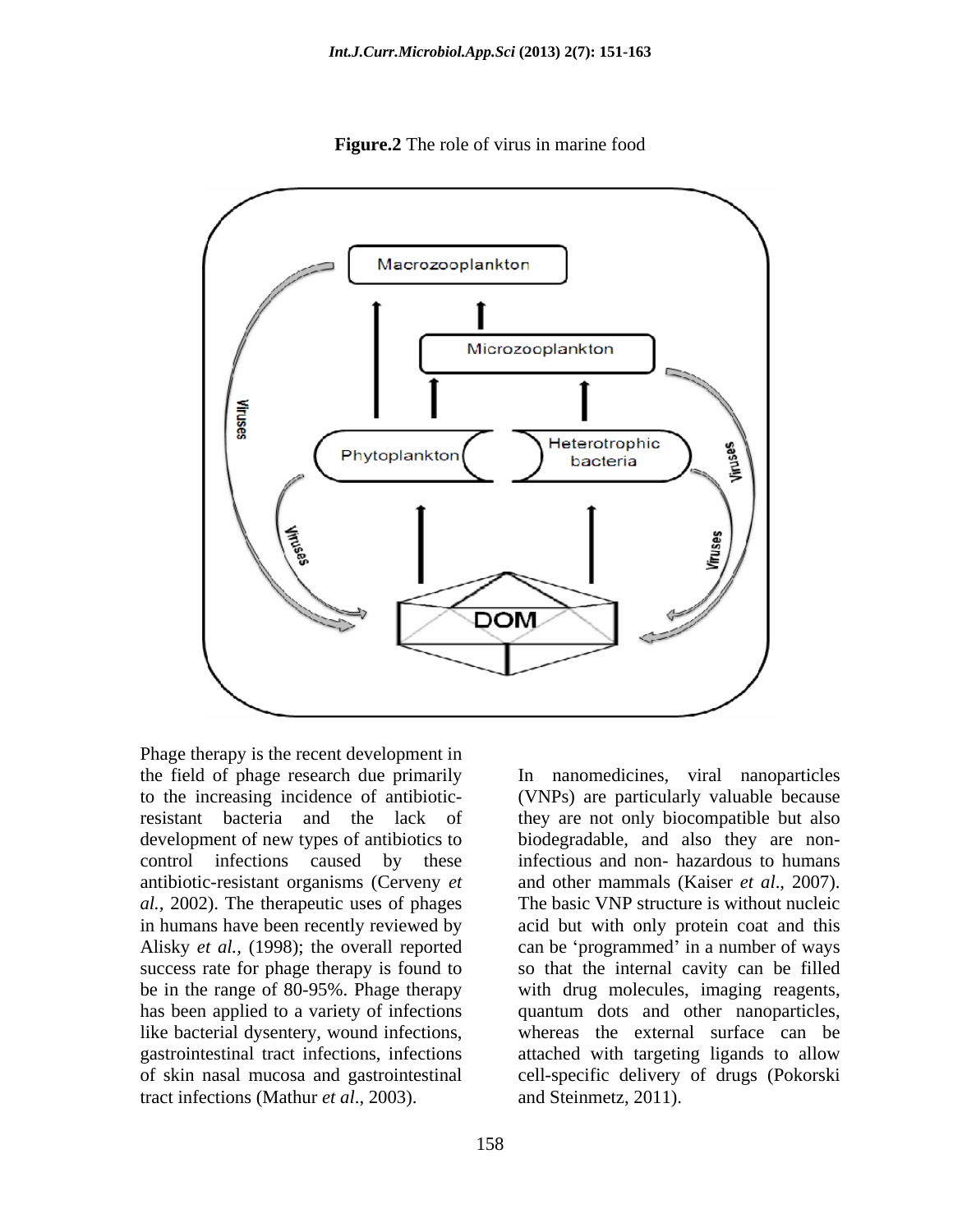The potential of bacteriophages to control infectious diseases in fishes is known (Vinod *et al.*, 2006). Karunasagar *et al.*, The authors are thankful to the authorities (2007) have isolated lytic bacteriophages of Annamalai University for providing all against *V. harveyi* and proved that the bacteriophage treatment at  $2\times10^6$  pfu ml<sup>-1</sup><br>level results in over 85% survival of level results in over 85% survival of *Penaeus monodon* larvae suggesting that bacteriophage therapy will be an effective alternative to antibiotics in shrimp hatcheries since there is a ban on use of Alisky, J., K. Iczkowsi, A. Rapoport and most antibiotics in aquaculture. Troitsky N. 1998. Bacteriophages show

Phage display is a very powerful technique  $36:5-15$ . for obtaining libraries containing millions or even billions of different peptides or proteins. Phage display (Smith, 1985) has been used for affinity screening of  $\frac{10:257-263}{10:257-263}$ combinatorial peptide libraries to identify ligands for peptide receptors, define epitopes for monoclonal antibodies, select enzyme substrates (Kay *et al.,* 1996), and screen cloned antibody repertoires Saanich Inlet, BC: ODP Holes 1033B and (Griffiths and Duncan, 1998).  $1034$ <br>239.  $239$ 

Bacterial virus in particular marine forms have a great potential for their applications **Exercise Exercise** Diversity of Marine Viruses. especially in phage therapy, nanotherapy, phage display, food decontamination, surface disinfection and bio-detection. However, it is a matter of importance to improve the methods of production of marine bacteriophages in large-scale level, and their purification and recovery processes. Advanced studies on the engineering of marine phage production and downstream purification processes are almost non-existent. Marine bacterial viruses deserve a special attention for their bioprospecting potential and ecological

### **Acknowledgement**

 $6 \text{ pfu } \text{ml}^{-1}$  Environment and Forests (Govt. of India), The authors are thankful to the authorities of Annamalai University for providing all facilities and to the Ministry of New Delhi for financial support.

## **References**

- Troitsky N. 1998. Bacteriophages show promise as antimicrobial agents. J. Infect*.* 36: 5-15.
- Azam, F., T. Fenchel, J.G. Field, J.S. Gray, L.A. Meyer- Reil and Thingstad F. 1983. The ecological role of water-column microbes in the sea. Mar. Ecol. Prog. Ser*.* 10: 257-263.
- Bird, D.F., S.K. Juniper, M. Ricciardi-Rigault, P. Martineu, Y.T. Prairie and Calvert S.E. 2001. Subsurface viruses and bacteria in Holocene/Late Pleistocene sediments of 1034B, Leg 169S. Mar. Geol*.* 174: 227- 239.
- **Concluding remarks Concluding remarks abundance** in coastal seawater. FEMS Bratbak, G., M. Heldal, T.F. Thingstad and Tuomi P. 1996. Dynamics of virus Microb. Ecol*.* 19: 263-269.
	- Breitbart, M., L.R. Thompson, C.A. Suttle and Sullivan M.W. 2007. Exploring the Vast Diversity of Marine Viruses. Oceanography. 20: 135-139.
	- Cerveny, K.E., A. DePaola, D.H. Duckworth and Gulig P.A. 2002. Phage therapy of local and systemic disease caused by Vibrio vulnificus in iron-dextran-treated mice. Infect. Immun. 70: 6251-6262.
	- Chen, F., J. Lu, B. Binder, Y. Liu and Hodson R.E. 2001. Application of digital image analysis and flow cytometry to enumerate marine viruses stained with SYBR Gold. Appl. Environ. Microbiol*.* 67: 539-545.
- role in marine environment. approach. Appl. Environ. Microbiol*.* 72: Chen, F., K. Wang, J. Stewart and Belas R. 2006. Induction of multiple prophages from a marine bacterium: a genomic 4995-5001.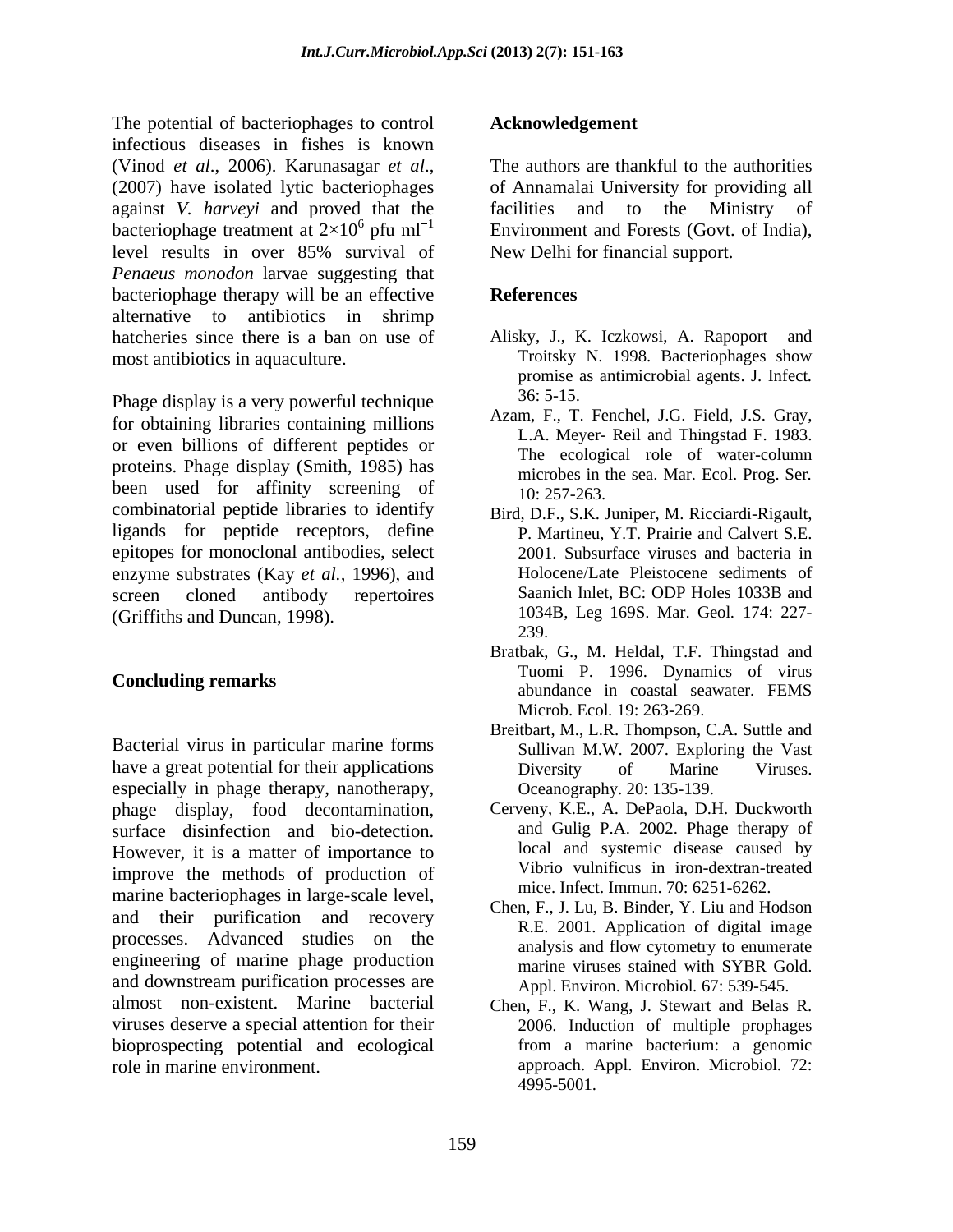- Cochlan, W.P., J. Wikner, G.F. Stewart, D.C. Smith and Azam F. 1993. Spatial estuarine environments. Mar. Ecol. Prog.
- Cole, J., G.Likens and Strayer, D. 1982. Photosynthetically produced dissolved organic carbon: An important carbon source for planktonic bacteria. Limnology
- Comeau, A.M., A.M. Chan and Suttle, C.A. 2006. Genetic richness of vibriophages isolated in a coastal environment. Environ.
- Culley, A.I., and Steward, G.F. 2007. New
- marine RNA virus communities. Virol. J.
- Danovaro, R., M. Armeni, C. Corinaldesi and pollution. Marine Pollution Bulletin. 46:
- Danovaro, R., A. Dell'Anno, C. Corinaldesi, and Weinbauer M. 2008. Major viral impact on the functioning of benthic deep-
- Dinsdale, E.A., R.A. Edwards, D. Hall, F. Angly, M. Breitbart, J.M. Brulc, M. metagenomic profiling of nine biomes.
- Drake, L.A., K.H. Choi, A.G. Edward Haskell Chesapeake Bay, USA. Aquat. Microb.
- Duckworth, D.H., 1976. Who discovered
- Duhamel, S., and Jacquet, S. 2006. Flow cytometric analysis of bacteria and virus-

like particles in lake sediments. Journal of Microbiological Methods 64: 316-322.

- distribution of viruses, bacteria and Fuhrman, J.A.,1999. Marine viruses and their chlorophyll *a* in neritic, oceanic and biogeochemical and ecological effects. Nature. 399: 541-548.
- Ser. 92: 77-87. Fuhrman, J.A., and Noble, R.T. 1995. Viruses and protists cause similar bacterial mortality in coastal seawater. Limnol. Oceanogr. 40: 1236-1242.
- and Oceanography. 27: 1080-1090. Proctor L.M. 1989. Dominance of Fuhrman, J.A., T.D. Sleeter, C.A. Carlson and bacterial biomass in the Sargasso Sea and ecological implications. Marine Ecology Progress Series. 57: 207-217.
- Microbiol. 8: 1164-1176. Gobler, C.J., D.A. Hutchins, N.S. Fisher, E.M. genera of RNA viruses in subtropical Release and bioavailability of C, N, P, Se, seawater, inferred from polymerase gene and Fe following viral lysis of a marine sequences. Appl. Environ.Microbiol*.* 73: chrysophyte. Limnol. Oceanogr*.* 42: 1492- 5937-5944. Cosper and Sanudo-Wilhelmy S.A. 1997. and Fe following viral lysis of a marine 1504.
- Culley, A.I., A.S. Lang and Suttle, C.A. 2007. Goh, S., T.V. Riley and Chang, B.J. 2005 The complete genomes of three viruses Isolation and characterization of temperate assembled from shotgun libraries of bacteriophages of Clostridium difficile. Appl. Environ. Microbiol. 71: 1079-1083.
	- 4: 69. Griffiths, A.D., and Duncan, A.R. 1998. Mei M.L. 2003. Viruses and marine phage display. Curr Opin Biotechnol. 9: Strategies for selection of antibodies by 102-8.
	- 301-304. Haq, M.A.B., and Kathiresan, K. 2011. M. Magagnini, R. Noble, C. Tamburini *mangrove ecosystem*, (eds) K Kathiresan sea ecosystems. Nature. 454: 1084-1087. mangrove ecosystem' – course manual, Marine viral diversity; in *Biodiversity in* and S Ajmal Khan International training course on Coastal biodiversity in Annamalai University (CAS in Marine Biology, Parangipettai) pp. 255-265.
	- Furlan, C. Desnues, et al*.* 2008. Functional Heldal, M., and Bratbak, G. 1991. Production Nature. 452: 629-632. environments. Mar. Ecol. Prog. Ser. 72: and decay of viruses in aquatic 205-212.
	- and Dobbs F.C. 1998. Vertical profiles of Helton, R.R., and Wommack, K.E. 2009. virus-like particles and bacteria in the Seasonal Dynamics and Metagenomic water column and sediments of Characterization of Estuarine Ecol. 16: 17-25. Amplified Polymorphic DNA PCR. Appl. Characterization of Estuarine Viriobenthos Assemblages by Randomly Environ. Microbiol. 75(8): 2259.
	- bacteriophage? Bacteriol. Rev. 40: 793- Hercher, M., W.Mueller and Shapiro, H.M. 802. 1979. Detection and discrimination of individual viruses by flow cytometry. J. Histochem. Cytochem. 27: 350-352.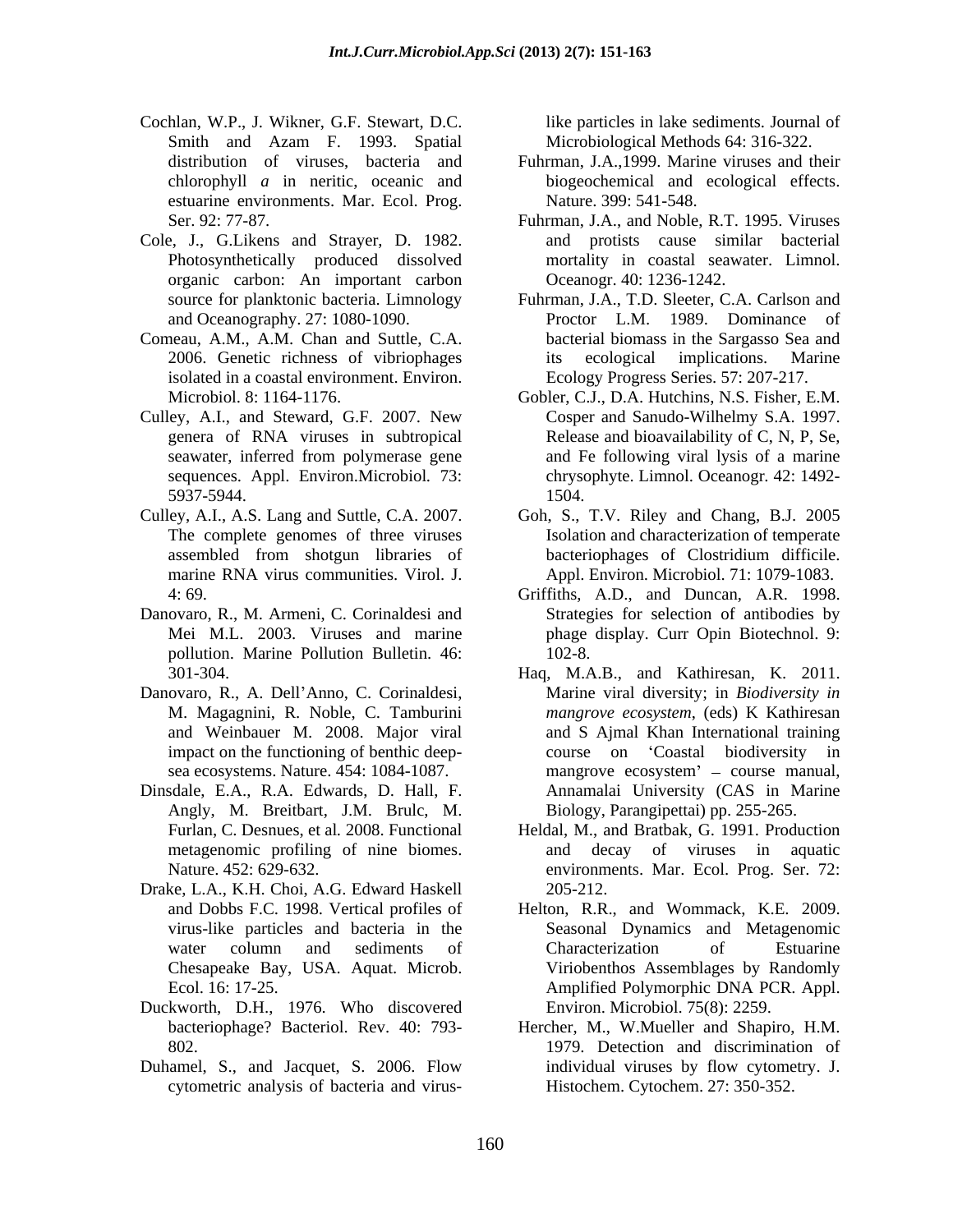- Housby, J.N., and Mann, N.H. 2009. Phage therapy. Drug Discov Today. 14: 536-540.
- Jiang, S.C., and Paul, J.H. 1996. Occurrence
- environment. Appl. Environ. Microbiol.
- Kaiser, C.R., M.L. Flenniken, E. Gillitzer, Jutila, T. Douglas and Young M.J. 2007. nanoparticles demonstrate broad tissue
- Biocontrol of pathogens in shrimp
- Kay, B.K., J. Winter and McCaferty, J. 1996. laboratory manual (San Diego, CA:
- Kellogg, C.A., J.B. Rose, S.C. Jiang, J.M. Thurmond and Paul J.H. 1995. Genetic diversity of related vibriophages isolated
- Kriss, A.E., and Rukina, E.A. 1947. Noble, R.T., and Fuhrman, J.A. 1997. Virus
- Kurtboke, D.I., 2005. Actinophages as
- Lipp, E.K., J.L. Jarrell, D.W. Griffin, J. Florida Keys, USA. Mar. Pollut. Bull*.* 44(7): 666-670. Biochem. 42: 486-490.
- Mann, N.H. 2005. The third age of phage. Park, S.C., I. Shimamura, M. Fukunnaga, K.
- Mann, N.H., A. Cook, A. Millard, S. Bailey

photosynthesis genes in a virus. Nature. 42:4 741.

- of lysogenic bacteria in marine microbial Bamford and Bamford J.K.H. 1999. The communities as determined by prophage complete genome sequence of PM2, the induction. Mar. Ecol. Prog. Ser*.* 142: 27- first lipid-containing bacterial virus to be 38. isolated. Virology. 262: 355-363. Mannisto, R.H., H.M. Kivela, L. Paulin, D.H.
- Jiang, S.C., and Paul, J.H. 1998. Gene transfer Marie, D., C.P.D. Brussard, R. Thyrhaug, G. by transduction in the marine Bratbak and Voulot D. 1999. Enumeration 64: 2780-7. samples by flow cytometry. Appl. of marine viruses in culture and natural Enviorn. Microbiol. 65: 45-52.
	- A.L. Harmsen, A.G. Harmsen, M.A. Mathur, M.D., S. Bidhani and Mehndiratta Biodistribution studies of protein cage alternative to conventional antibiotics. J P.L. 2003. Bacteriophage therapy: an Assoc Physicians India. 51: 593-596.
- distribution and rapid clearance in vivo. Middelboe, M., N.O.G. Jorgensen and Kroer Int J Nanomed. 2: 715-733. N. 1996. Effects of viruses on nutrient Karunasagar, I., M.M. Shivu, S.K. Girisha, G. turnover and growth efficiency of non-Krohne and Karunasagar I. 2007. infected marine bacterioplankton. Appl. Environ. Microbiol. 62: 1991-1997.
	- hatcheries using bacteriophages. Millard, A., M.R.J. Clokie, D.A. Shub and Aquaculture*.* 268: 288-292. Mann N.H. 2004. Genetic organization of Phage display of peptides and proteins; A the psbAD region in phages infecting marine Synechococcus strains. Proc. Nat. Acad. Sci*.* USA. 101: 11007-11012.
	- Academic Press) Mitbavkar, S., K.M. Rajaneesh and Sathish Kumar P. 2011. Flow cytometric detection of viruses in the Zuari estuary, Goa. Current Science. 101(10): 1282 and 1283.
	- from marine environments around Florida Moebus, K., 1980. A method for the detection and Hawaii, USA. Mar. Ecol. Prog. Ser.  $\qquad \qquad$  of bacteriophages from ocean water. 120(1-3): 89-98. Helgol. Meeresunters. 34: 375-391.
	- Bacteriophages in the sea. Dokl. Akad. decay and its causes in coastal waters. Nauk SSSR. 57: 833-836. Appl. Enviorn. Microibol. 63: 77-83.
	- indicators of actinomycete taxa in marine SYBR Green I for rapid epifluorescence environments. Antonie van Leeuwenhoek. counts of marine viruses and bacteria. 87: 19-28. Aquat. Microb. Ecol. 14: 113-118. Noble, R.T., and Fuhrman, J.A. 1998. Use of
	- Lukasik, J. Jacukiewicz and Rose J.B. 2002. Preliminary evidence for human bacteriophage  $\lambda$  mutants for stable and fecal contamination in corals of the efficient production of recombinant Oh, J.S., S.S. Choi, Y.K. Yeo and Park T.H. 2007. Construction of various protein in Escherichia coli. Process
	- PloS Biol. 3(5): 753-755. Mori and Nakai T. 2000. Isolation of and Clokie M. 2003. Bacterial bacteriophages specific to a fish pathogen, Pseudomonas plecoglossicida, as a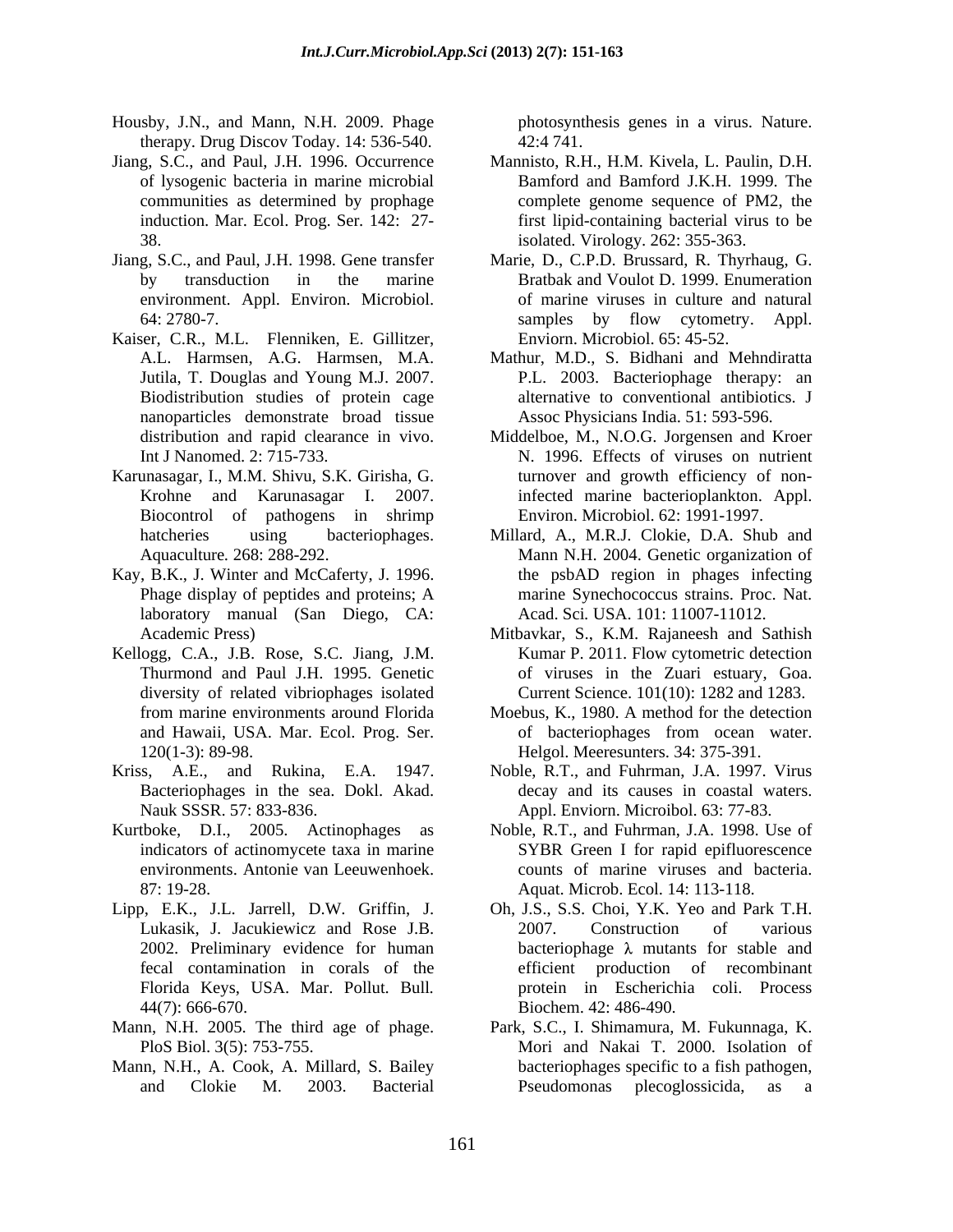candidate for disease control. Appl. pelagic-benthic coupling. Mar. Biol. Res. Environ. Microbiol. 66: 1416-1422. 4: 165-179.

- Parvathi, A., S. Radhakrishnan, M.P. Sajila formaldehyde-fixed water samples by
- Paul, J.H., J.B. Rose, S.C. Jiang, C.A. Kellogg and Dickson I. 1993. Distribution of viral
- Paul, J.H., S.J. Williamson, A. Long, R.N. Authement, D. John, A.M. Segall, F.L.
- 
- Proctor, L.M., and Fuhrman, J.A. 1990. Viral
- Rohwer, F., A. Segall, G. Steward, V. Seguritan, M. Breitbart, F. Wolven and SIO1 shares homology with nonmarine
- Sano, E., S. Carlson, L. Wegley and Rohwer
- Seymour, J.R., N. Patten, D.G. Bourne and virus-like particles and heterotrophic
- Shen, W., R.S. Lakshmanan, L.C. Mathison, anthracis spores. Sensor Actuat B-Chem.
- coastal sediment: Seasonal pattern, controlling factors and relations to the

4: 165-179.

- and Jacob B. 2011. Study of changes in bacterial and viral abundance in bacteriophage system. J. Genet. Physiol. Smith, L.S., and Krueger, A.P. 1954. Characteristics of a new Vibrio- 38: 161-168.
- epifluorescence microscopy. Environ. Smith, G.P. 1985. Filamentous fusion phage: Monit. Assess. 117(1-4): 227-231. novel expression vectors that display cloned antigens on the virion surface. Science 228: 1315-1316.
- abundance in the reef environment of Key Sorokin, Y.I. 1971. Bacterial populations as Largo, Florida. Appl. Enviorn. Microbiol. components of oceanic ecosystems. 59: 718-724. Marine Biology. 11: 101-105.
	- Spencer, R. 1955. A marine bacteriophage. Nature. 175: 690-691.
- Rohwer, M. Androlewicz and Patterson S. Stevenson, J.H., and Albright, L.J. 1972. 2005. Complete genome sequence of Isolation and partial characterization of a HSIC, a pseudotemperate marine phage of marine bacteriophage. Z. Allg. Mikrobiol. Listonella pelagia. Appl. Environ. 12: 599-603.
- Microbiol. 71: 3311-3320. Steward, G.F. 2001. Fingerprinting viral Pokorski, J.K., and Steinmetz, N.F. 2011. The art of engineering viral nanoparticles. electrophoresis; in Methods in Mol. Pharm. 8(1): 29-43. *Microbiology* (ed) J H Paul (Academic assemblages by pulsed field gel electrophoresis; in *Methods in* Press, New York) pp. 85-A.
	- mortality of marine bacteria and Steward, G.F., D.C. Smith and Azam, F. 1996. cyanobacteria. Nature. 343: 60-62. Abundance and production of bacteria and viruses in the Bering and Chukchi Seas. Mar. Ecol. Prog. Ser. 131: 287-300.
	- Azam F. 2000. The complete genomic Sullivan, M.B., M.L. Coleman, P. Weigele, F. sequence of the marine phage Roseophage Rohwer and Chisholm S.W. 2005. Three phages. Limnol. Oceanogr. 45: 408-418. Rohwer and Chisholm S.W. 2005. Three Prochlorococcus cyanophage genomes: Signature features and ecological interpretations. PLoS Biology. 3: 790-806.
	- Sullivan, M.B., J.B. Waterbury and Chisholm biomes. Appl. Environ. Microbiol. 70: S.W. 2003. Cyanophages infecting the 5842-846. coeanic cyanobacterium Prochlorococcus. Sullivan, M.B., J.B. Waterbury and Chisholm oceanic cyanobacterium Prochlorococcus. Nature. 424: 1047-1051.
	- Mitchell J.G. 2005. Spatial dynamics of Suttle, C.A. 2005. Viruses in the sea. Nature. 437: 356-361.
	- bacteria within a shallow coral reef Suttle, C.A. 2007. Marine viruses major system. Mar. Ecol. Prog. Ser. 288: 1-8. players in the global ecosystem. Nature Reviews Microbiology. 5(10): 801-12.
	- V.A. Petrenko and Chin B.A. 2009. Phage Topley, W.W.C., and Wilson, G.S. 1929. The coated magnetoelastic micro-biosensors Principles of Bacteriology and Immunity, for real-time detection of Bacillus New York: William Wood and Company pp. 224-233.
- 137: 501-506. Torrella, F., and Morita, R.Y. 1979. Evidence Siem-Jorgensen, M., R.N. Glud and by electron micrographs for a high Middelboe, M. 2008. Viral dynamics in a incidence of bacteriophage particles in the waters of Yaquina Bay, Oregon: